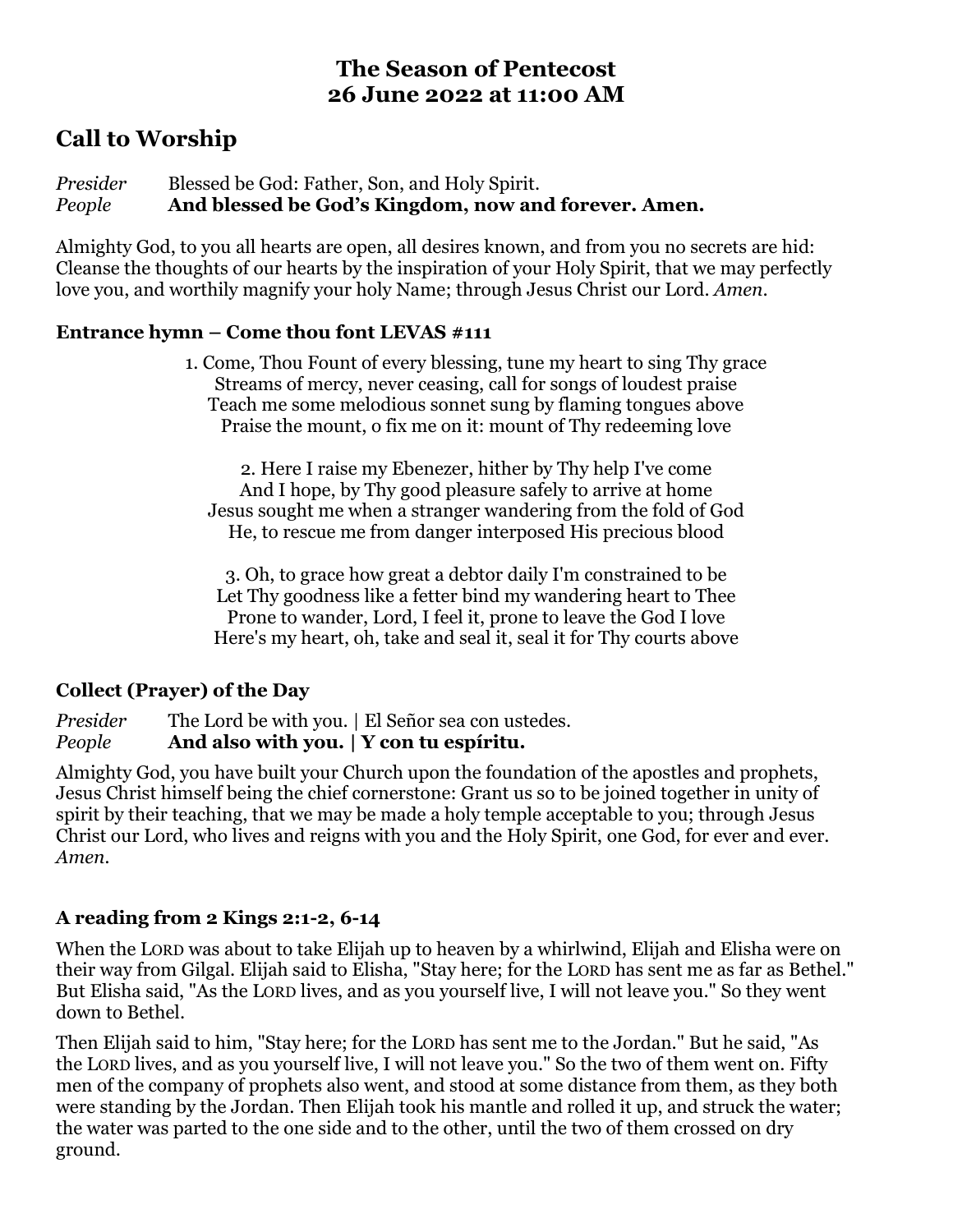When they had crossed, Elijah said to Elisha, "Tell me what I may do for you, before I am taken from you." Elisha said, "Please let me inherit a double share of your spirit." He responded, "You have asked a hard thing; yet, if you see me as I am being taken from you, it will be granted you; if not, it will not." As they continued walking and talking, a chariot of fire and horses of fire separated the two of them, and Elijah ascended in a whirlwind into heaven. Elisha kept watching and crying out, "Father, father! The chariots of Israel and its horsemen!" But when he could no longer see him, he grasped his own clothes and tore them in two pieces.

He picked up the mantle of Elijah that had fallen from him, and went back and stood on the bank of the Jordan. He took the mantle of Elijah that had fallen from him, and struck the water, saying, "Where is the LORD, the God of Elijah?" When he had struck the water, the water was parted to the one side and to the other, and Elisha went over.

The Word of the Lord. **Thanks be to God.**

### **Psalm 77:1-2, 11-20**

- 1 I will cry aloud to God; \* I will cry aloud, and he will hear me. 2 In the day of my trouble I sought the Lord; \* my hands were stretched out by night and did not tire; I refused to be comforted. 11 I will remember the works of the LORD, \* and call to mind your wonders of old time. 12 I will meditate on all your acts \* and ponder your mighty deeds. 13 Your way, O God, is holy; \* who is so great a god as our God? 14 You are the God who works wonders \* and have declared your power among the peoples. 15 By your strength you have redeemed your people, \* the children of Jacob and Joseph. 16 The waters saw you, O God; the waters saw you and trembled; \* the very depths were shaken. 17 The clouds poured out water; the skies thundered; \* your arrows flashed to and fro; 18 The sound of your thunder was in the whirlwind; your lightnings lit up the world; \* the earth trembled and shook. 19 Your way was in the sea, and your paths in the great waters, \* yet your footsteps were not seen. 20 You led your people like a flock \*
	- by the hand of Moses and Aaron.

## **A Reading from Galatians 5:1,13-25**

For freedom Christ has set us free. Stand firm, therefore, and do not submit again to a yoke of slavery. For you were called to freedom, brothers and sisters; only do not use your freedom as an opportunity for self-indulgence, but through love become slaves to one another. For the whole law is summed up in a single commandment, "You shall love your neighbor as yourself." If, however, you bite and devour one another, take care that you are not consumed by one another.

Live by the Spirit, I say, and do not gratify the desires of the flesh. For what the flesh desires is opposed to the Spirit, and what the Spirit desires is opposed to the flesh; for these are opposed to each other, to prevent you from doing what you want. But if you are led by the Spirit, you are not subject to the law. Now the works of the flesh are obvious: fornication, impurity, licentiousness, idolatry, sorcery, enmities, strife, jealousy, anger, quarrels, dissensions, factions, envy,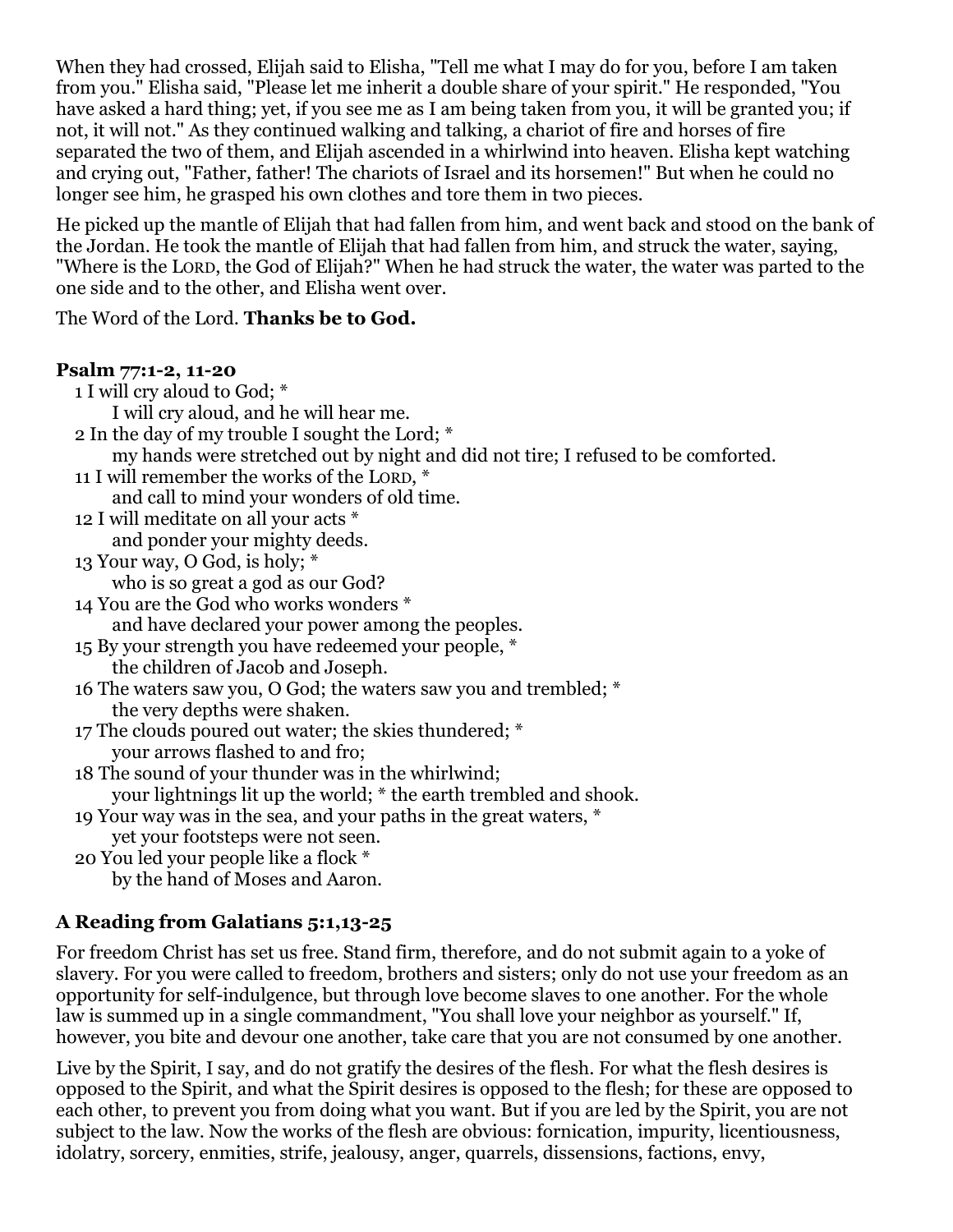drunkenness, carousing, and things like these. I am warning you, as I warned you before: those who do such things will not inherit the kingdom of God.

By contrast, the fruit of the Spirit is love, joy, peace, patience, kindness, generosity, faithfulness, gentleness, and self-control. There is no law against such things. And those who belong to Christ Jesus have crucified the flesh with its passions and desires. If we live by the Spirit, let us also be guided by the Spirit.

The Word of the Lord. **Thanks be to God.**

#### **Gospel hymn – Lead me, guide me LEVAS #194**

LEAD ME, GUIDE ME, ALONG THE WAY FOR IF YOU LEAD ME I CANNOT STRAY LORD, LET ME WALK EACH DAY WITH THEE LEAD ME, O LORD, LEAD ME

1. I am weak and I need thy strength and power to help me over my weakest hour; Help me through the darkness thy face to see, Lead me, O Lord, lead me.

2. Help me tread in the paths of righteousness, be my aid when Satan and sin oppress; I am putting all my trust in thee. Lead me, O Lord, lead me.

3. I am lost if you take your hand from me, I am blind without thy light to see; Lord, just always let me thy servant be. Lead me, O Lord, lead me.

#### **The Holy Gospel of our Lord, Jesus Christ, according to Luke 9:51-62**

When the days drew near for Jesus to be taken up, he set his face to go to Jerusalem. And he sent messengers ahead of him. On their way they entered a village of the Samaritans to make ready for him; but they did not receive him, because his face was set toward Jerusalem. When his disciples James and John saw it, they said, "Lord, do you want us to command fire to come down from heaven and consume them?" But he turned and rebuked them. Then they went on to another village.

As they were going along the road, someone said to him, "I will follow you wherever you go." And Jesus said to him, "Foxes have holes, and birds of the air have nests; but the Son of Man has nowhere to lay his head." To another he said, "Follow me." But he said, "Lord, first let me go and bury my father." But Jesus said to him, "Let the dead bury their own dead; but as for you, go and proclaim the kingdom of God." Another said, "I will follow you, Lord; but let me first say farewell to those at my home." Jesus said to him, "No one who puts a hand to the plow and looks back is fit for the kingdom of God."

The Gospel of the Lord. **Praise to you, Lord Christ!**

# **Message - The Rev. Audra Abt**

**[SEE BILINGUAL EUCHARIST BULLETIN FOR PRAYERS, ETC]**